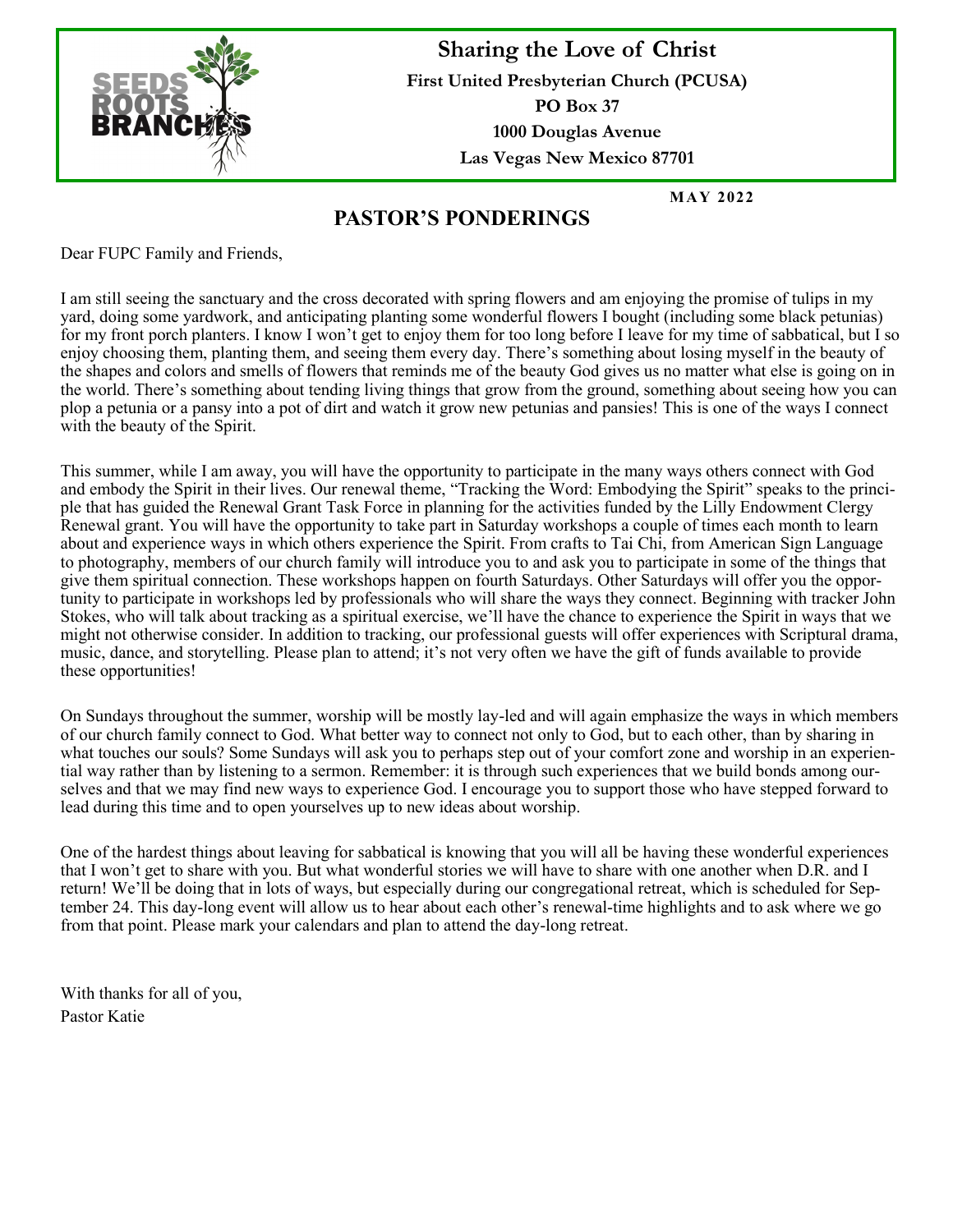### **A WORD ABOUT THE FIRE**

Foremost on most of our minds right now is the devastation of the fires burning so close to us. I considered focusing on the fire in my "Pastor's Ponderings," but honestly, I have no words, other than to say that God walks with us and especially with those who are dealing with loss and uncertainty. Who knows what news of the fire we will have before this newsletter gets to you in a few days? There are things we can do, the most important of which is to pray for and offer support for those who have been evacuated. A visit, a shared meal, an opportunity for them to talk (if they want to) about this experience can be very meaningful.

Of course, we can offer donations to the Donations Center and monetary gifts to help fire victims as well. You'll find the latest information available to us below. May all evacuees know God's comforting presence at this time. –Pastor Katie

The following is the resource list as well as the current list of donations needed:

<https://www.nmhu.edu/hermit/>

Socks and underwear (all sizes) Diapers and Depends (all sizes) Shampoo, conditioner, deodorant, and other toiletries. Toilet paper Small bottles of Tylenol, Aspirin, Ibuprofen, allergy medicine Feminine products, bras, breast pumps, nursing pads Baby formula, baby food, baby wipes, baby soap and lotion Combs and brushes Laundry detergent and Lysol spray and wipes Cereal and individual milk cartons Non-perishable foods Gatorade/Powerade (sugar-free and regular) Capri Sun and water Dish soap Disposable bowls, plastic cutlery, foil, paper towel rolls Dog and cat food Reusable tote bags Instant Oatmeal packets Gatorade Coloring Books and crayons Blankets - the throw size Bath towels Snacks - granola bars, etc. Any canned goods Canned milk Pancake mix

Cups of Soup

The Donation Center is at Calvary Church, 2310 7th St. in Las Vegas. If you want to volunteer, show up at the Donation Center and tell them you're there to volunteer. Hours are currently 8 a.m.- 6 p.m.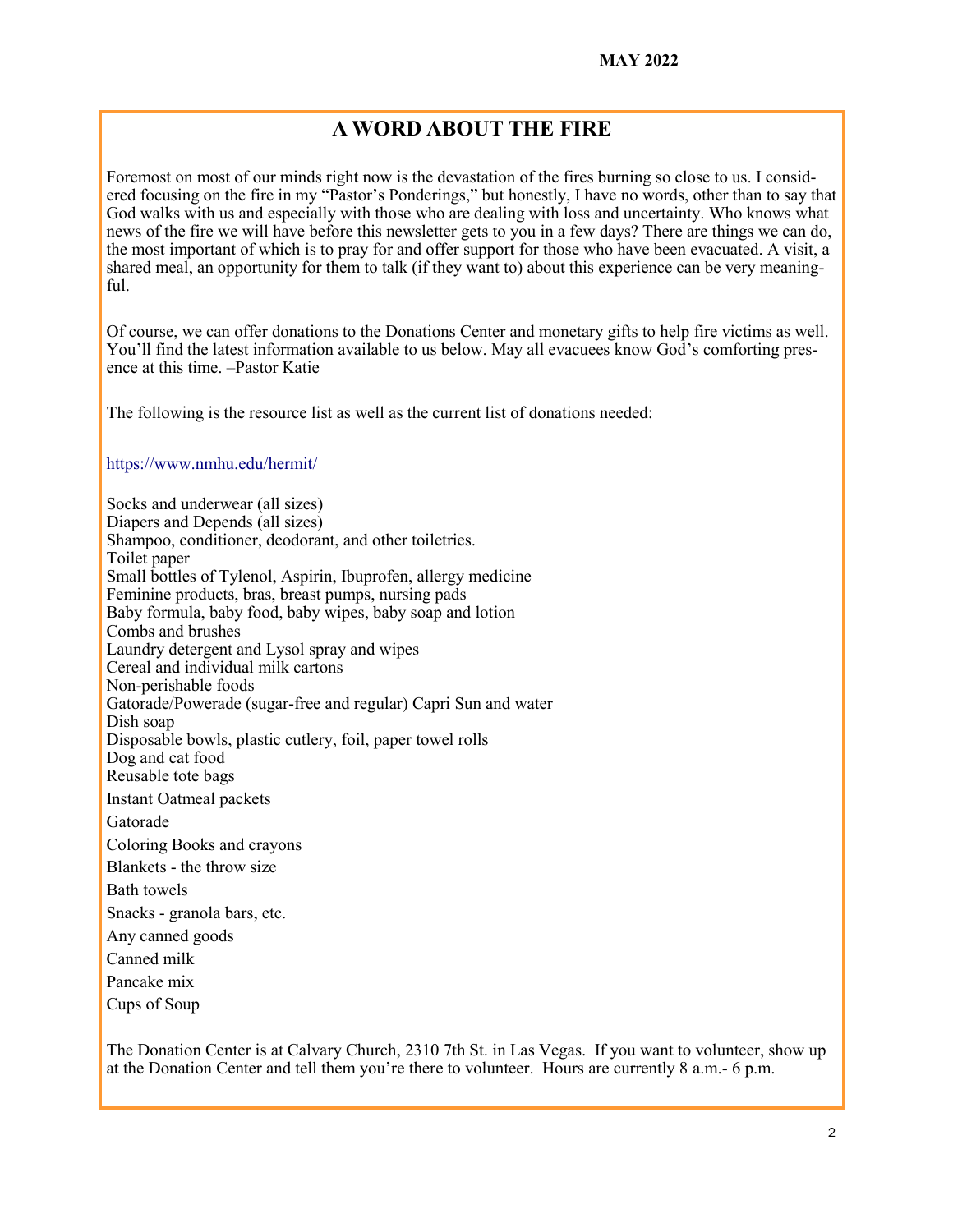### **M AY 2022**



May brings tracking, commissioning, and journaling as we venture forth into our time of congregational renewal. On Saturday, May 14, between 1:00 and 3:00 p.m., John Stokes, tracker, will conduct a tracking workshop, which will involve walking outside in nature as he shares his skill as a professional tracker. From 3:30 to 5:30 p.m., John will share tracking with those who may not care to or be able to walk outside. Finding the tracks of FUPC in this community and pondering future tracks we want to make in the community are central to our renewal time, so John's guidance to us is key. We'll be encouraged to consider not only FUPC tracks, but our own personal tracks as we journey. John will tie these practices to spiritual growth as he leads worship on Sunday, May 15. Focused table talks will follow worship over a potluck meal when John will lead us to understand how wilderness tracking skills can help us discover our spiritual tracks. We'll plot our tracks on maps and journal as we go. Please bring your own water, snacks, hat, and sunscreen for these workshops.

The worship service will be followed by our first potluck in over two years! Be thinking about what favorite dish you would like to bring to the potluck to share with our congregation. Community Life will provide the beverages.

On Sunday, May 22, there will be a commissioning service during worship where Katie will commission Rev. Randy Campbell and Rev. Pat Halverson to serve as the pastors for FUPC in her absence, and she will commission the congregation to carry on the work of the church while she is away. On Sunday, May 29, Sharon Vander Meer will lead us in worship as she shares her love and practice of journaling as a spiritual practice in "Faith Between the Lines".

These services and activities prepare us for the very interesting and diverse opportunities that await us in June, July, and August. Do put the schedule of events on your refrigerator door or home bulletin board, so you don't miss any of them! Share the schedule with friends and family and invite them to participate too.

Watch for a Congregational Summer Renewal brochure that will be coming out soon.

Karyl Lyne Renewal Grant Task Force

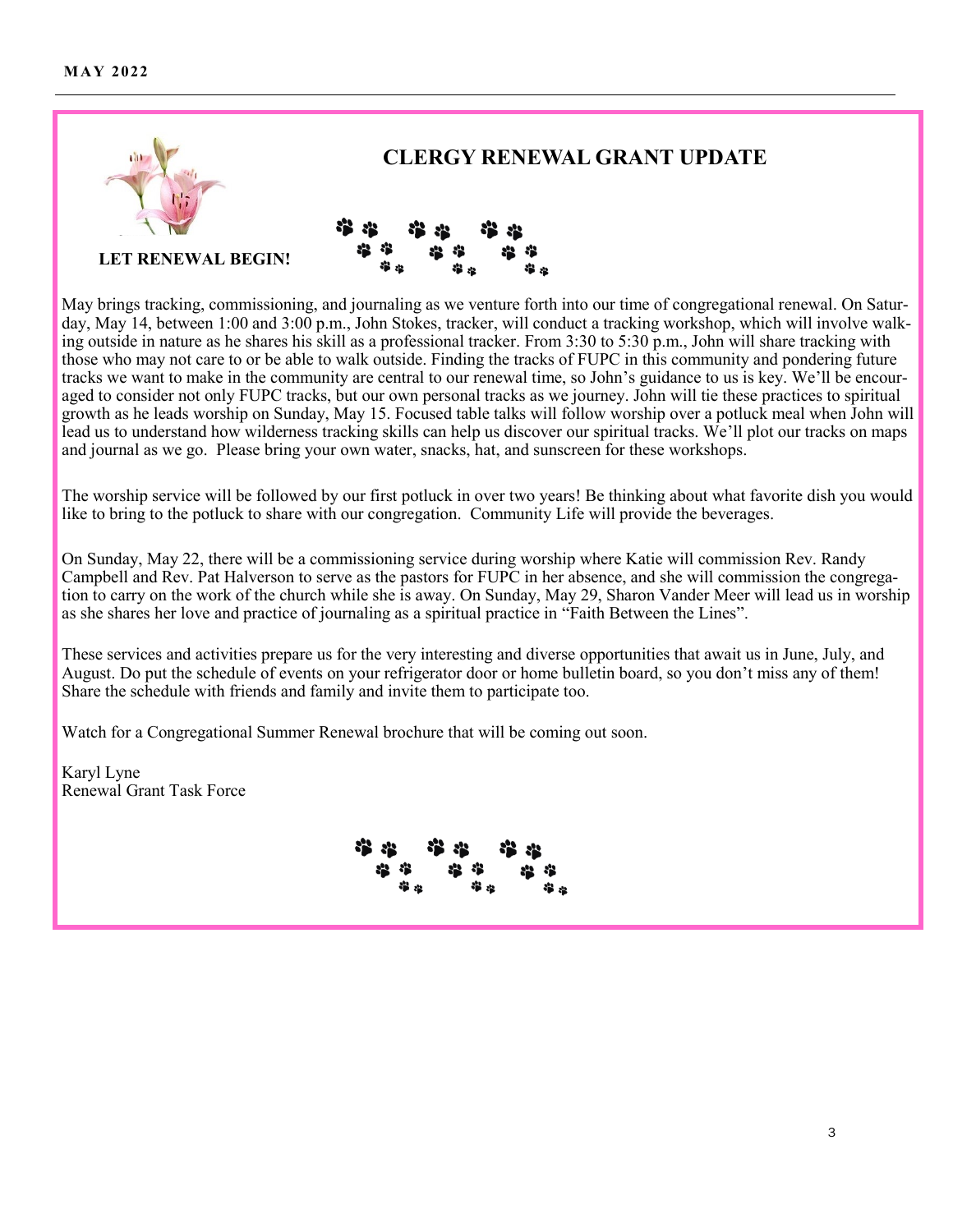

# **WORSHIP TIDBITS**

It has been my experience as a preacher—and the experience of other preachers I know—that people will respond to a given sermon in ways that make me realize that they heard something they needed to hear, even if it wasn't necessarily what I thought I said. The truth is, we hear in our own contexts in such a way that we filter what we hear through our state of mind when we hear it. And so it is no surprise that when I did my initial worship planning for the month of May, knowing that it would be my last month to be in the pulpit before my sabbatical, the context in which I heard the Scripture was exactly that—what will I want to say to the FUPC family in the weeks before I leave? What will it be like for me to be out of the pulpit for 15 weeks? What will it be like for the congregation to have very different worship experiences for that length of time? And so, as I read the texts from the Epistle to the Philippians from the Narrative Lectionary for these last few weeks of the Easter season, I read them in the context of sabbatical and renewal.

Easter is the perfect season for this time of renewal to begin. What better time to enter into something new, something uncertain, something perhaps challenging and unexpected than the season during which we recognize God's power to create us anew, to bring us to new insight and understanding? And so, as we enter into the season of May worship, here is where Scripture will take us as we prepare for a renewal time in which we will be "Tracking the Word: Embodying the Spirit."

May 1 – We will discuss Philippians 1:3-11 and will think about the "good work" that God has begun here. May 8 – We'll take a look at Philippians 1:12-18a and 2:1-4 as we think about being emboldened to better proclaim God's steadfast love and about better understanding the interests of others.

May 15 – We welcome guest speaker John Stokes, founder of The Tracker Project. John will present a workshop for us on Saturday, May 14, as we enter into our renewal period and consider tracking as a metaphor for seeing where God's Word leads us.

May 22 – We'll rejoice in this renewal opportunity we've been given and, for me, sabbatical as we read from Philippians 4:4-7. We will—all of us—be commissioned for this experience: D.R. and I, as we leave Las Vegas for our sabbatical travel; Randy Campbell and Pat Halverson, who will serve as clergy while I am away; the Session and staff who will oversee church operations; and all of the church family, who commit to bringing their support, interest, and love to those who will be leading workshops and worship during this time of renewal. Indeed, we look forward to rejoicing in all the ways God brings God's people to embody the Spirit in our lives!



### **MASKS IN CHURCH**

Masks are now optional in the church building. If you feel more comfortable continuing to wear a mask, please do. Should circumstances change, we will update this policy.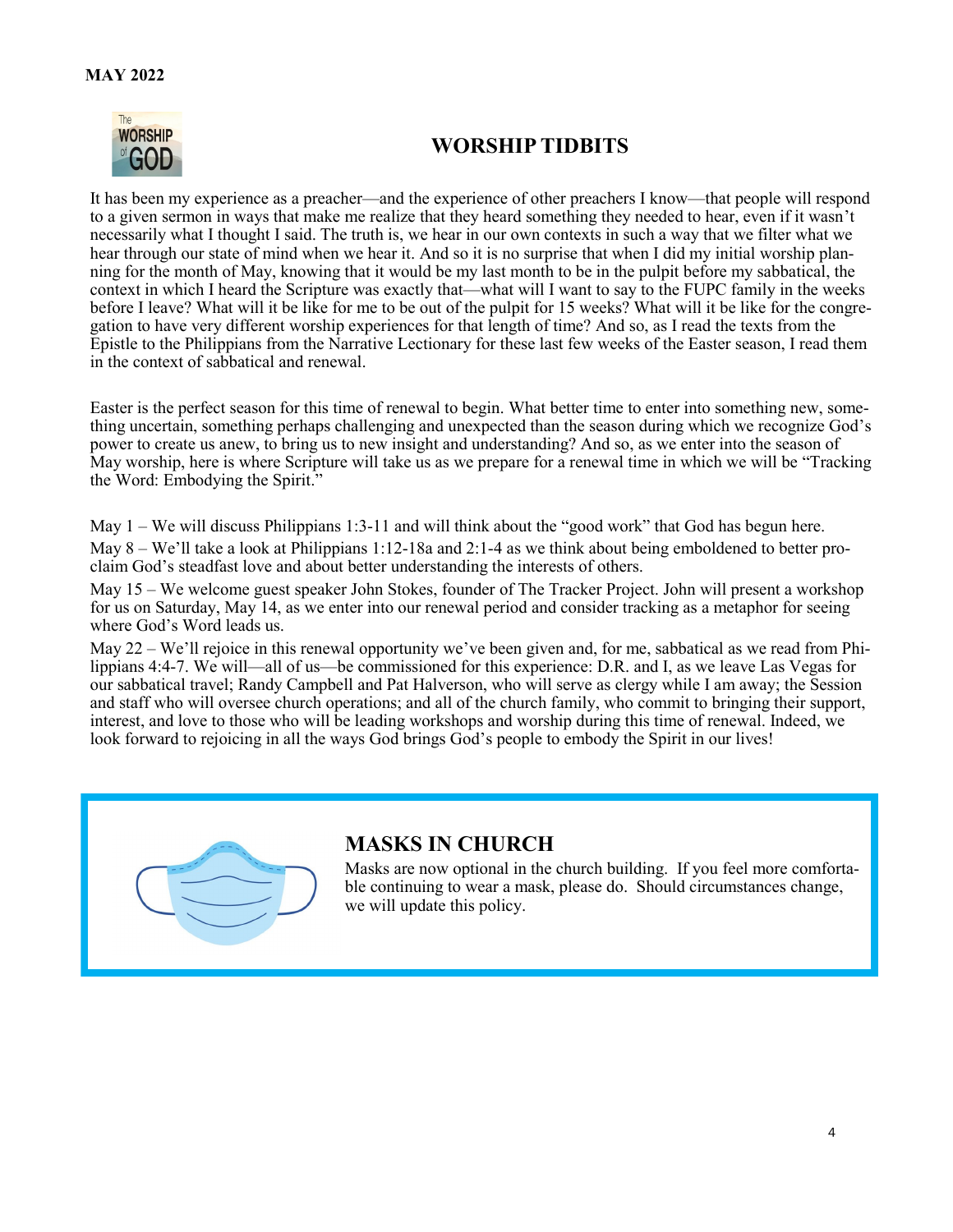### **OLD TOWN MISSION COMMUNITY CENTER**



What a hope-filled and scary Spring we are having. The flowers are popping out at the same time we are suffering from a disaster in the form of devastating fire. God is present to us in both, somehow! Even while all this is happening, we are also blessed with new things happening at Old Town Mission Community Center.

Nearly twenty volunteers conducted the first Mobile Food Pantry distribution of commodity and non-commodity food to the community on April 8 in the parking lot of our Center. While we served somewhere around 50 customers that day, we expect the numbers to rise as more people learn about it. The Santa Fe Food Bank did an excellent job of training our volunteers before the crowd started to gather. Our plan is to continue these distributions monthly on the second Friday of the month but with a change in location. We have gotten permission from the City of Las Vegas to use Rodriguez Park at the end of Grant Street for our future events. There is much more space there and fewer traffic control issues. Please contact Karyl Lyne if you'd like to volunteer!

Thanks to George Dimsey for all his work as Custodian/Watchman for the Center over the last several years. George has asked to resign to attend to his own health and that of his two sisters. We are fortunate to have hired another of our neighbors in this position. Paul Bonchi lives next door to George and comes to us highly recommended. Paul is an experienced maintenance man and custodian. He is also skilled in carpentry and plumbing. Paul has already offered to help with refinishing the wooden floors, something with which he has personal experience at his own home. He also loves being able to play ping pong in the Assembly Room when it isn't being otherwise used! Say hello to Paul the next time you are over there.

Lastly, you should know about the continuing improvements to the Center, both outside and in. Work has begun on the redesigned roof over the kitchen. Soon we will have a protected area over the entry door, supported by carved posts as well as a roof with an adequate pitch to prevent leaks. There has been some more patching of exterior plaster done as well. Inside, the repainting is progressing nicely. The new color scheme can be seen in the Assembly Room, and it is very tasteful. The Middle Room is next, and Buildings and Grounds has already started patching any defects in the walls. Corky Halverson has done a preliminary pass over the Assembly Room floors and removed most of the old varnish. All in all, things are becoming more and more professional looking. Thanks to all who are putting in many hours of work!

Tom Trigg **OTMCC** 



# **LET'S RECYCLE GLASS ITEMS!**

The FUPC Community Life Committee is collecting glass bottles and jars, colored or clear, for the months of April and May. We will be working with a local glass crushing venture and our own landscaping committee to use the glass in a landscaping project. If you are able to wash the bottles and jars and get the labels off, it will be appreciated. If you are not able to remove labels, we can arrange to do it; however, please rinse out any jars or bottles. We will have a few boxes at the church for collection, and are willing to come pick up your glass from you. Call

Pam at 505-429-3053 to arrange for pickup.

There will be two workdays to remove labels; one on May 19 (Thursday) from 9:30 - 11:30 a.m. and again on June 4 (Saturday) from 9:30 - 11:30 a.m. in Perea Hall. Please come if you are able to help with this!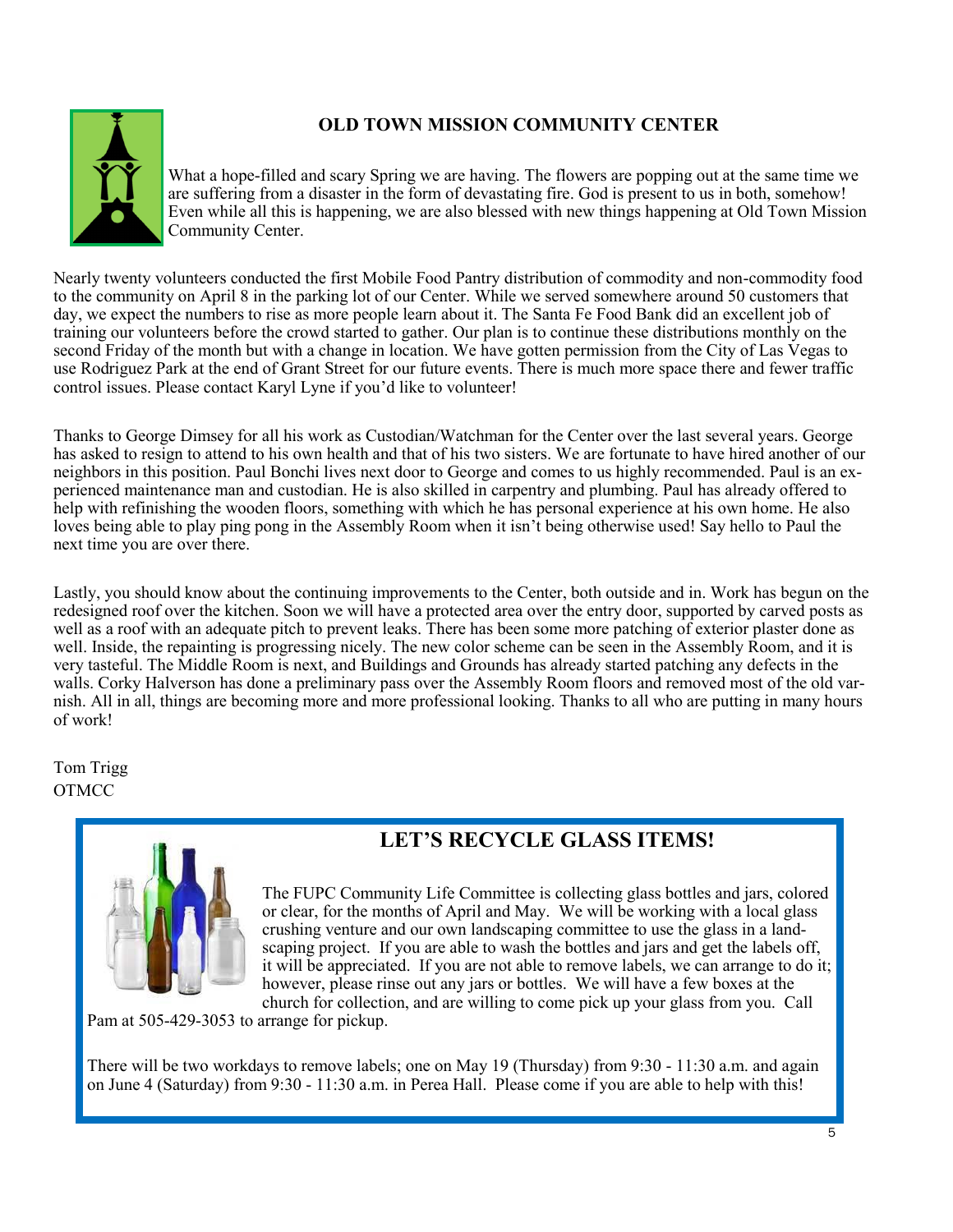### **MEMORIES DON'T BURN**

By Kayt C. Peck Poet Laureate for Las Vegas, New Mexico

I see it clearly in my mind's eye … my mother's music box, Faded green with a patina of age. The music played, sometimes erratic, the price of time on metal fingers.

Lovely

Then the flames, also seen by my mind's eye, Imagination of a horrid reality. I wonder when it melted—when music was silenced forever.

Did it happen when the whole house lost the battle, Collapsing into ashes? Did it happen earlier, a precursor to the full disaster?

The memory did not burn … not of the music nor my mother's gentle smile

The wildfire could not rob me of that. Memories don't burn.

Not even the memory of my father's surprise, A leather shop visit to a saddle hand-made for me.

Flames took the saddle, not the memory.

I feared it would take my neighbors, those who stayed, People I love.

But for discretion being the better part of valor in evacuation, It could have taken me.

It could take the deer that greeted me at the kitchen window On a bright spring morning. It could take the turkey named Randy Who gave me hours of laughter.

But memories don't burn.

To rebuild, to grasp life from the jaws of despair. To create more memories in a new life. To continue to grow the treasure of experience and love.

A wise choice because Memories don't burn.

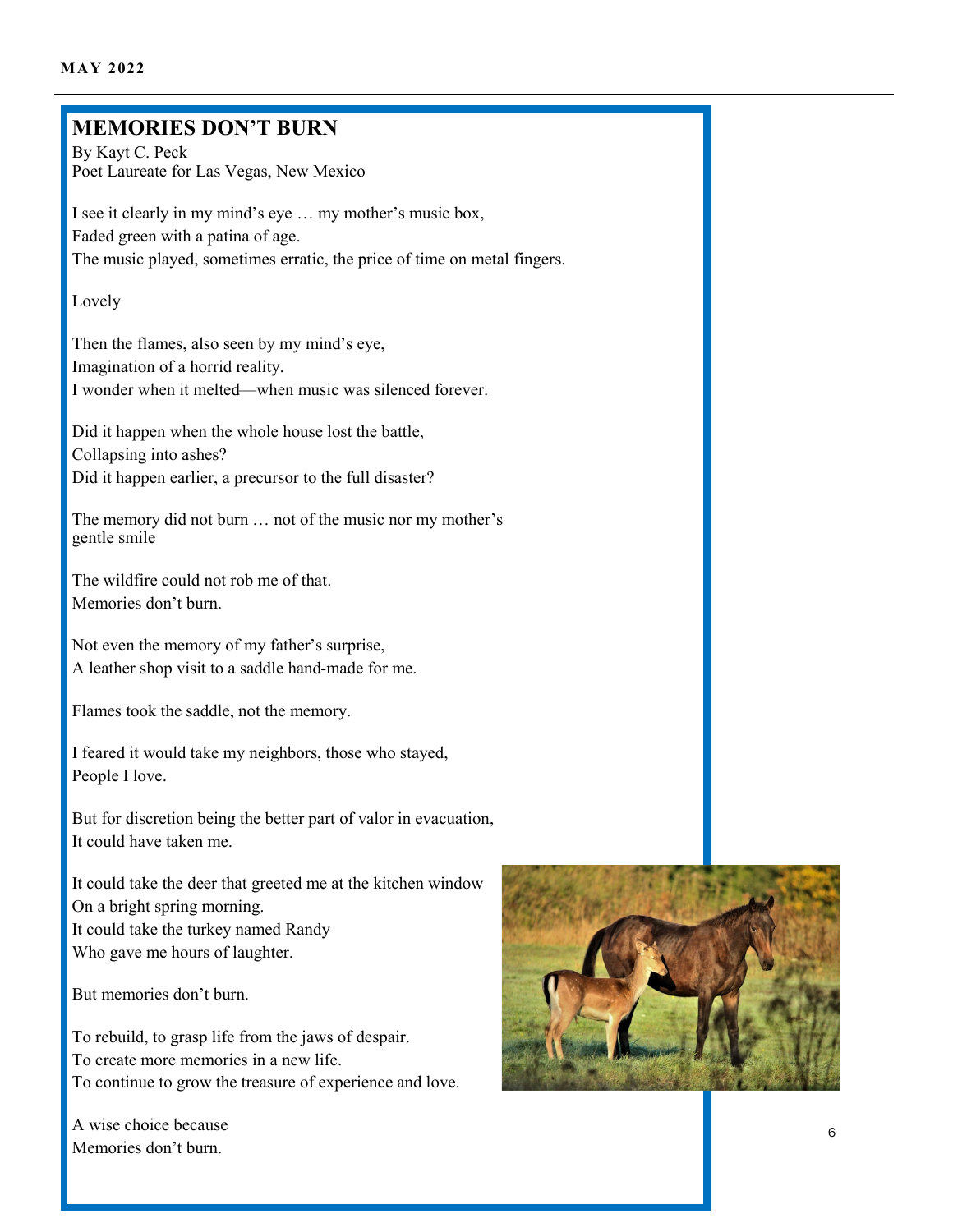### **CLERK'S CORNER**



My goodness, things are rolling along in planning for the Summer FUPC Congregational Renewal Schedule. While Katie is on sabbatical, we're going to have many opportunities to 'step out of the box' to experience spiritual growth in some unexpected ways like woodworking, doodling, photog-

raphy, bottle painting, acting, writing and the list goes on. The theme of this renewal time is Tracking the Word: Embodying the Spirit. As you know, FUPC was 150 years old in 2020 and has made many 'tracks' in Las Vegas. It continues to make tracks and now it's time to pause and see where we have made tracks, and where we want to make tracks in the future. SOOOOO… the hope is that the workshops will encourage us all to experience things we might never have considered before and be open to where the Spirit takes us in our individual and collective journeys. The worship services, led by both clergy and lay leaders, will also be a bit different from what we are accustomed to. All of the activities and worship services are free of charge and open not only to FUPC members, but to anyone who wants to come. Share the information with your family, friends, and acquaintances, and invite them to come with you.

I want to thank everyone who helped launch the Mobile Food Pantry (MFP) on April 8 at the OTM Parking Lot. We had 14 volunteers (both FUPC and others) and served 60+ households in 50+ cars. This food distribution will occur every second Saturday between 9:30 am and 11 am. HOWEVER, the location will be Rodriguez Park at the west end of Grant Street going forward. We're grateful to the City of Las Vegas for allowing us to use this MUCH larger space. If you want to volunteer to help, let me know. It is our understanding that as the word gets out, there will be many more households and cars to serve. We're also grateful for the Santa Fe Food Depot Staff for their help, guidance, and food. It is a blessing that we can provide food to those who need it. The next MFP will be Friday, May 13, at Rodriguez Park. Volunteers need to be there at 8:30 am.

Also, the east wing of the church has been cleaned and extraneous items removed, so the space can host a variety of gatherings. There will be a task force to plan uses and schedules for the east wing, so if you'd like to be a part of that work, let Mary Schipper or a member of Session know. Going forward our worship services will be hybrid and the Tech Team is looking for more members. So, if you're hiding your techie light beneath your computer, let DR know that you'd like to help run tech for worship. Finally, FUPC will host the Presbytery of Santa Fe Meeting Saturday, July 16, from 10 am to 3 pm. We expect between 80 and 100 folks from the presbytery (northern New Mexico) to be here that day, and the Deacons will serve a catered luncheon. We'll need greeters, tech team folks and food servers, so if you'd like to help, let me know. If you've never experienced a Presbytery meeting this is a great time to do so. There will be a business meeting in the morning, lunch, break-out groups, and worship. I hope to see you there.

Karyl Lyne Clerk of Session FUPC Commissioner to the Presbytery of Santa Fe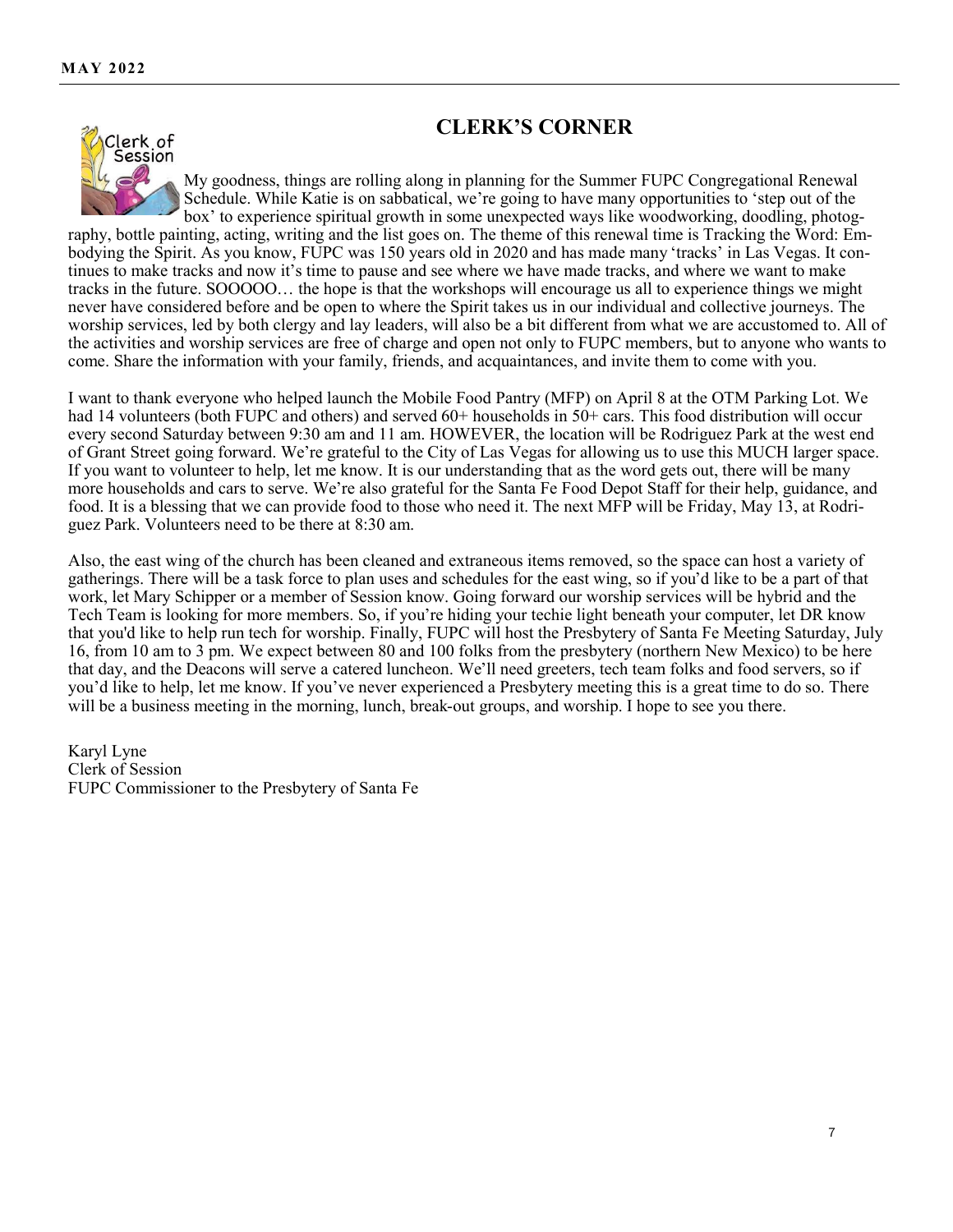

# **GROUP SEEKS NEW WAYS TO UNDERSTAND, RECEIVE, LIVE OUT GRACE**

The Sunday Morning Bible-Based Class for Adults and Youth is discussing the book *What's So Amazing About Grace* by Philip Yancey. The sessions, led by Karyl Lyne and Richard Lindeborg, will run through June 19 from 9 to 10 a.m.

The class will probably be hybrid, with sessions in the audio-visual classroom upstairs in the church and on Zoom. The book has been recommended by Karyl after having been recommended to her by friends who studied it in their adult Sunday school class.

Yancey has written more than 30 books, most of them still in print. He started his career working as an editor and then publisher for Campus Life magazine and moved on to a second career as a freelance writer.

He calls himself a pilgrim, still 'in recovery' from a bad church upbringing, searching for the possibility of a faith rooted in grace instead of fear. He thinks Grace is the one thing the church can do better than anyone.

### **This From Readers**

"I thought I knew Grace but I did not. The stories in it do make for an interesting history lesson. I have to say this book is transforming my paradigm about being a Christ follower. Philip Yancey was a recommended read from a friend – and I have pretty much decided I like his writing style and what comes across as honesty to himself about his own life and the experiences he has had trying to follow Jesus' teachings himself."

"Grace is perhaps THE most powerful force in the world today. It has the power to not only change us but to change the course of world history as it did with Christ and has done many times down through the ages. Grace short-circuits the cancer of hate, it frees us from the slavery of resentment, it cuts us loose from the violent cycle of revenge, and it opens the door to God himself. What other attitude in action delivers so much?"

"Yancey also points out the danger of mixing politics and religion. Though the book was published in 1997, it rings hauntingly true today: so...while a coziness between church and state may be good for the state, it is bad for the church... The state which runs by the rules of ungrace, gradually drowns out the church's sublime message of grace."

"Yancy has the courage – and the humility – to stare straight-faced at both church and society and describe in plain English what he sees, and why God cares."

The book is available second hand in hardback or paperback from Amazon (for \$5-10 including shipping or on Kindle for \$7.99) or other online dealers such as Alibris and Abebooks. Paper Trail may be able to order a copy. Richard Lindeborg can have a copy delivered directly to you for no shipping charge.

### **Reading Assignments:**

| May 1, Ch. 4-5, pp. 45-72      | May 29–NO CLASS                 |
|--------------------------------|---------------------------------|
| May 8, Ch. 6-8, pp. 75-107     | June 5, Ch 14-15, pp. 177-210   |
| May 15, Ch. 9-10, pp. 109-138  | June 12, Ch. 16-18, pp. 213-251 |
| May 22, Ch. 11-13, pp. 141-175 | June 19, Ch 19-20, pp. 253-282  |
|                                |                                 |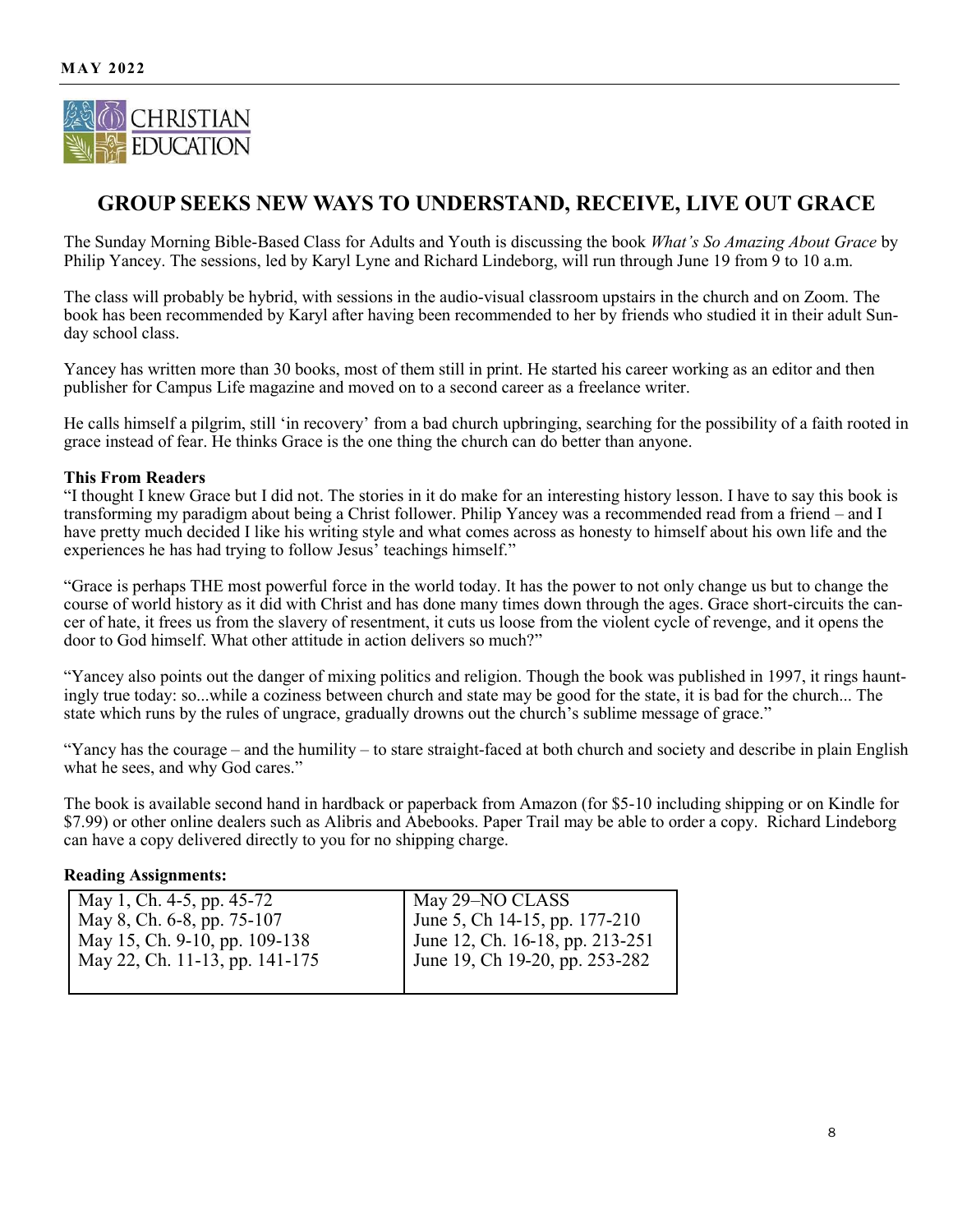### \*\*\*\*\*\*\*\*\*\*\*\*\*\*\*\*\*\*\*\*\*\*\*\*  $\frac{1}{2}$

**CONGRATULATIONS** to Rosie Lopez, winner of the first Bob Mishler Community Impact ╬ Award. Those of us who know Rosie are probably not surprised, because we know of her dec-<br>ades-long commitment to helping of the set of the set of the set of the set of the set of the set of the set of the set of the set  $\overrightarrow{\lambda}$ ades-long commitment to helping others and to getting important projects underway. Rosie has been involved in a long list of worthwhile projects. Among many other things, she was in-☆ volved early on in the Samaritan House cold-weather shelter, worked on the renovation of the  $\frac{\lambda}{\lambda}$ Old Town Mission Church, helped to create UWC's Get-Away program, and co-founded the  $\sqrt{\ }$  Housing Opportunity Programs for Elders (HOPE), along with Bob Mishler. She has also been  $\frac{1}{\sqrt{2}}$ a volunteer for the San Miguel-Mora County Fair and 4-H. Rosie currently serves as a Deacon,  $\frac{1}{\sqrt{2}}$ supporting our church family in many ways. Rosie was recently featured in a *Santa Fe New Mexican* article, which describes more of the many projects with which Rosie has been in- $\frac{1}{\sqrt{2}}$ volved. You can read the article at [https://www.santafenewmexican.com/news/local\\_news/](https://www.santafenewmexican.com/news/local_news/retired-educator-receives-first-bob-mishler-community-impact-award/article_08f2c4be-c40b-11ec-b045-ab99df2c09f7.html?fbclid=IwAR3p_4w9qQAXnfJ9kJ36UWNrCILIkApngV1vQuk6OjpZUaQ56yK2fGPMrsM)  $\frac{1}{\sqrt{2}}$  $\overline{\mathbf{x}}$ retired-educator-receives-first-bob-mishler-community-impact-[award/article\\_08f2c4be](https://www.santafenewmexican.com/news/local_news/retired-educator-receives-first-bob-mishler-community-impact-award/article_08f2c4be-c40b-11ec-b045-ab99df2c09f7.html?fbclid=IwAR3p_4w9qQAXnfJ9kJ36UWNrCILIkApngV1vQuk6OjpZUaQ56yK2fGPMrsM)-c40b- $\frac{11}{2}$  11ec-b045-[ab99df2c09f7.html?](https://www.santafenewmexican.com/news/local_news/retired-educator-receives-first-bob-mishler-community-impact-award/article_08f2c4be-c40b-11ec-b045-ab99df2c09f7.html?fbclid=IwAR3p_4w9qQAXnfJ9kJ36UWNrCILIkApngV1vQuk6OjpZUaQ56yK2fGPMrsM)  $\frac{1}{\sqrt{2}}$ [fbclid=IwAR3p\\_4w9qQAXnfJ9kJ36UWNrCILIkApngV1vQuk6OjpZUaQ56yK2fGPMrsM](https://www.santafenewmexican.com/news/local_news/retired-educator-receives-first-bob-mishler-community-impact-award/article_08f2c4be-c40b-11ec-b045-ab99df2c09f7.html?fbclid=IwAR3p_4w9qQAXnfJ9kJ36UWNrCILIkApngV1vQuk6OjpZUaQ56yK2fGPMrsM)  $\frac{1}{2}$  $\frac{1}{\sqrt{2}}$ 

 $\sqrt{\ }$  Congratulations as well to Karyl Lyne, one of the ten nominees for the award. Karyl's list of community involvement is also impressive. She has long held a leadership role in the Las Vegas CROP Hunger Walk and, more recently, in the leadership of The Food Depot distribution that began in April. She is involved in Amnesty International, the San Miguel Federation of Democratic Women, and both local and state levels of the American Association of University Women. Here at FUPC, Karyl serves as Clerk of Session, is active on the Mission and Peace- $\sqrt{\chi}$  making and Worship and Music committees, and directs our choirs.

We are so thankful for Rosie and Karyl, and for the other nominees who actively support our community! $\leftrightarrow$ 

 $\frac{1}{\sqrt{2}}$ \*\*\*\*\*\*\*\*\*\*\*\*\*\*\*\*\*\*\*\*\*\*\*\*  $\overline{\mathbf{r}}$ 

# **TO JOIN ANY FUPC EVENTS VIA ZOOM**

You are welcome to worship in the sanctuary, but if you would like to continue worshiping online, here are the instructions to access Zoom:

The easiest way to join worship or other FUPC public events is simply to go to our website (lvpresbyterian.org) and click on the "Join Us on Zoom" link.

- You can also open your web browser and go to [https://us02web.zoom.us/j/5739200081.](https://us02web.zoom.us/j/5739200081) If you haven't been on Zoom before, you'll see instructions for downloading the Zoom app and allowing your camera (if you have one) and microphone to be used by Zoom, and then the meeting will open.
- If you are new to Zoom, we recommend going to the link above a few minutes before the event so that you can get the Zoom app set up ahead of time.
- If you don't have a computer but want **to join by phone, call 312-626-7699** and enter the meeting ID number (573-920-0081) when prompted. Please note this is a Chicago number, so if your phone plan does not have unlimited calls, you may incur long-distance charges.
- For Zoom committee meetings and other non-public meetings, you'll receive a link from your committee chair.

 $\frac{1}{\sqrt{2}}$  $\frac{1}{\sqrt{2}}$  $\frac{1}{\sqrt{2}}$  $\frac{1}{2}$  $\frac{\lambda}{\lambda}$  $\frac{1}{\sqrt{2}}$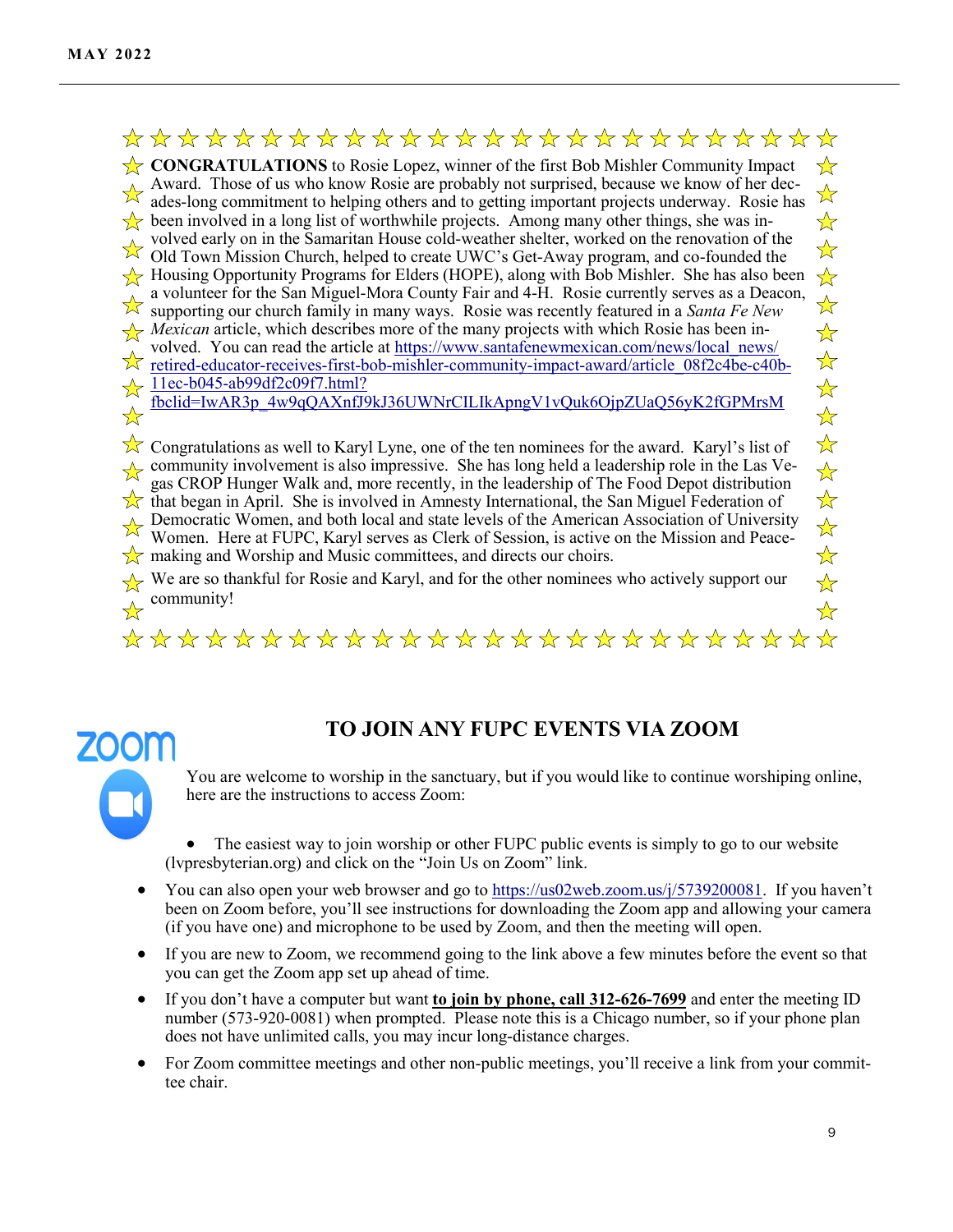

# **TIME, TALENT AND TREASURE COMMITTEE**

### **Building Use Subcommittee Formed**

We are fortunate to have amazing facilities at 1000 Douglas and the Old Town Mission Community Center (OTMCC). For many years we have explored how best to use all our footprint to do God's work in today's world. The coronavirus pandemic put a damper on programming and activities, especially The SPOT youth programming at the OTMCC, and events in Perea Hall, the East Wing, and the upstairs classrooms. While our commercial kitchen has been regularly used over the past two years by our Samaritan House meal prep team, our space is underutilized and has been for longer than the pandemic.

Girl scouts are regularly meeting on Saturdays in Perea Hall. Several other groups, including PEO, Master Gardeners, and San Miguel Democratic Women have recently used our facilities. We even have a couple of groups renting our sanctuary for upcoming concerts. The Mustard Seed Committee awarded \$1500 to revamp our East Wing to make this space more welcoming for community gatherings.

The Time, Treasure, and Talent committee has assumed responsibility in updating our building use policies, primarily because we are charged with ensuring the long-term financial sustainability of our congregation. A subcommittee comprised of Van Swan, Richard Lindeborg, and myself will be exploring our policies, who and what we charge to whom and why. We will also explore opportunities for groups to use our space on a regular basis throughout the week. If you are interested in joining our subcommittee, please let me know.

*Carol Linder Chair, Time, Talent, and Treasure*



### **FROM OUR WEBSITE**

These three words describe us pretty well. We help plant seeds for new community services, as well as seeds of faith. We have deep roots in this community and our Presbyterian heritage. And we branch out beyond our walls to work and worship together with our neighbor, the other, the suffering, and the rejected.

Check out our website at<https://lvpresbyterian.org/main/seeds/> to find examples of how we are putting these three words into action within our community and beyond.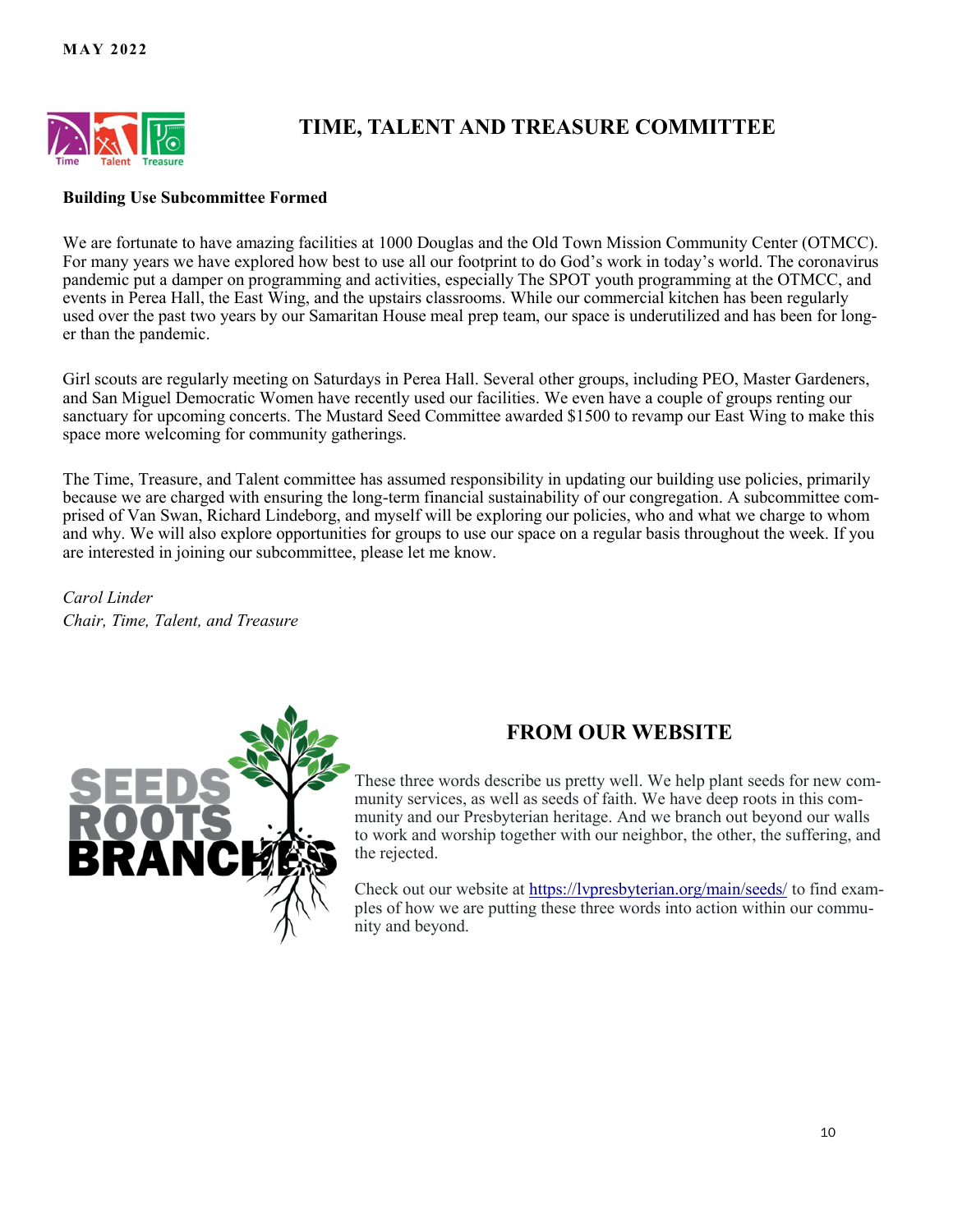# **CONNECT WITH PASTOR KATIE!**

**Coffee with Katie** – 9:00 a.m. on Tuesdays

Meet Katie at Traveler's Café (if possible, in the back on the comfy sofas) to share coffee, tea, maybe a croissant or scone, and good conversation.

Keep an eye out for information on Coffee with Pastors Randy and Pat over the summer.



# **ONLINE GIVING REMINDER**

If you are using our online giving process, please check the "end date" of your automatic payments. And thanks for giving so generously this year. Contact the church office if you have any questions.

### **HEARING DEVICES AVAILABLE**

Remember! There are hearing assist devices available at the AV Center for use during worship for those who need them. First come, first served. Just ask one of the tech crew members.



If you are not on the email distribution list for our Sunday Online Worship bulletin and would like to be, please send an email,  $(fupc.nm@gmail.com)$  to the church office requesting that your name/email be added. The bulletin is emailed on Friday for the service along with a message from Pastor Katie.